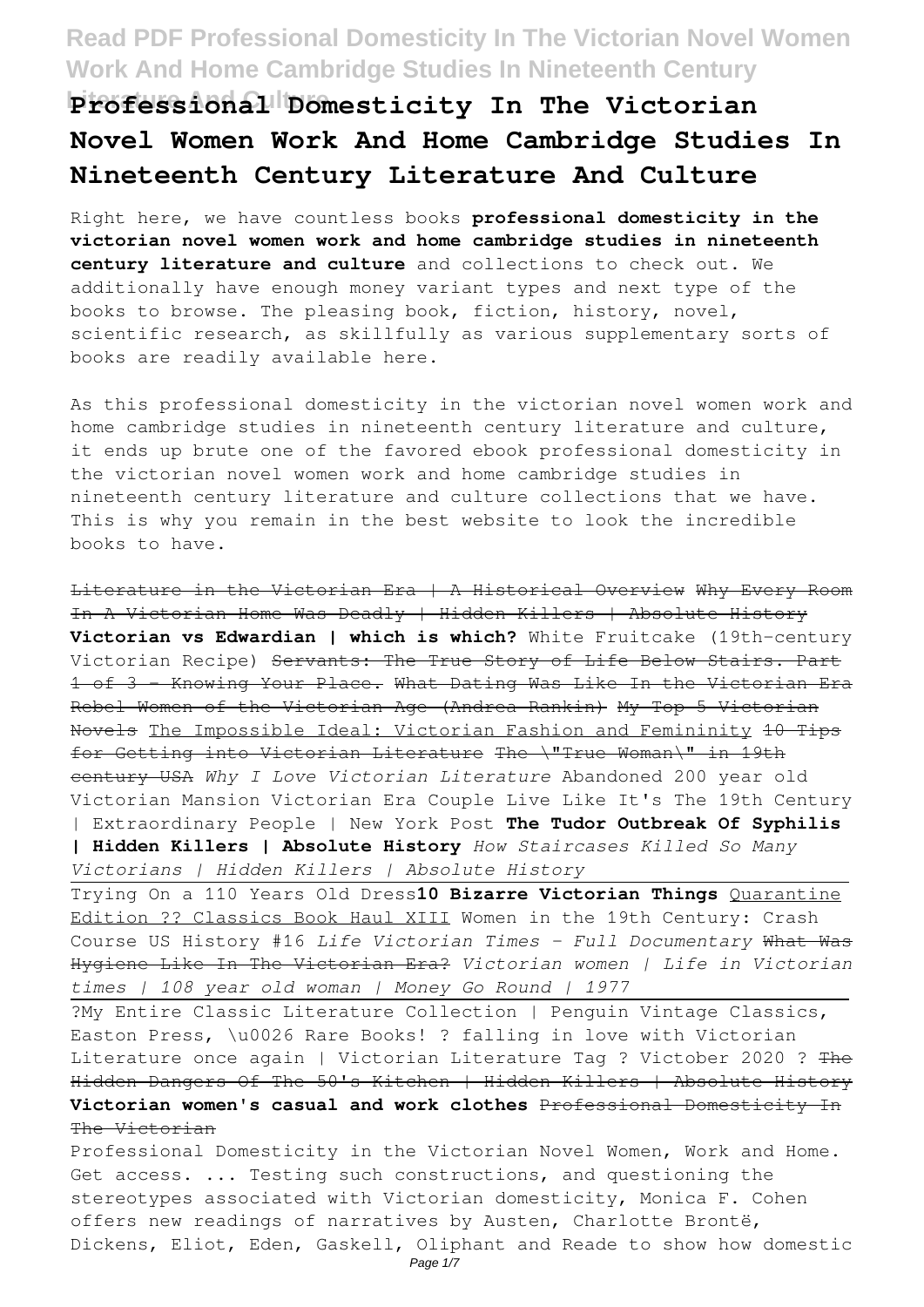# **Read PDF Professional Domesticity In The Victorian Novel Women Work And Home Cambridge Studies In Nineteenth Century** work, at hee . And Culture

## Professional Domesticity in the Victorian Novel

Professional Domesticity in the Victorian Novel: Women, Work and Home (Cambridge Studies in Nineteenth-Century Literature and Culture) by Monica Feinberg Cohen (Author) ISBN-13: 978-0521591416. ISBN-10: 0521591414. Why is ISBN important? ISBN. This bar-code number lets you verify that you're getting exactly the right version or edition of a book.

Amazon.com: Professional Domesticity in the Victorian ... Professional Domesticity in the Victorian Novel. : Monica F. Cohen, Monica F.. Cohen, Monica Feinberg Cohen. Much attention has recently been given by scholars to the widening of the gender gap in...

### Professional Domesticity in the Victorian Novel: Women ...

PDF | Victorian Studies 43.3 (2001) 517-518 When histories of Victorian literary studies in the twentieth century come to be written, how will they... | Find, read and cite all the research you ...

(PDF) Professional Domesticity in the Victorian Novel ... Professional Domesticity in the Victorian Novel: Women, Work and Home. Monica Feinberg Cohen. Questioning the stereotypes associated with Victorian domesticity, Monica F. Cohen offers new readings of narratives by Austen, Charlotte Brontë, Dickens, Eliot, Eden, Gaskell, Oliphant and Reade. Cohen traces ways in which domestic work, often perceived as the most feminine of all activities, gained social credibility through being described in the vocabulary of nineteenthcentury professionalism.

Professional Domesticity in the Victorian Novel: Women ... Professional Domesticity in the Victorian Novel by Monica Feinberg Cohen, 9780521021180, available at Book Depository with free delivery worldwide.

Professional Domesticity in the Victorian Novel : Monica ... File Name: Professional Domesticity In The Victorian Novel Women Work And Home Cambridge Studies In Nineteenth Century Literature And Culture.pdf Size: 6647 KB Type: PDF, ePub, eBook Category: Book Uploaded: 2020 Nov 19, 11:07 Rating: 4.6/5 from 805 votes.

Professional Domesticity In The Victorian Novel Women Work ... Professional Men and Domesticity in the Mid-Victorian Novel Paperback – January 1, 2003 by Fasick (Author)

Professional Men and Domesticity in the Mid-Victorian ... Professional Domesticity In The Victorian Novel Women Work And Home Cambridge Studies In Nineteenth Century Literature And Culture titles and more. Not only that you have a lot of free stuff to choose from,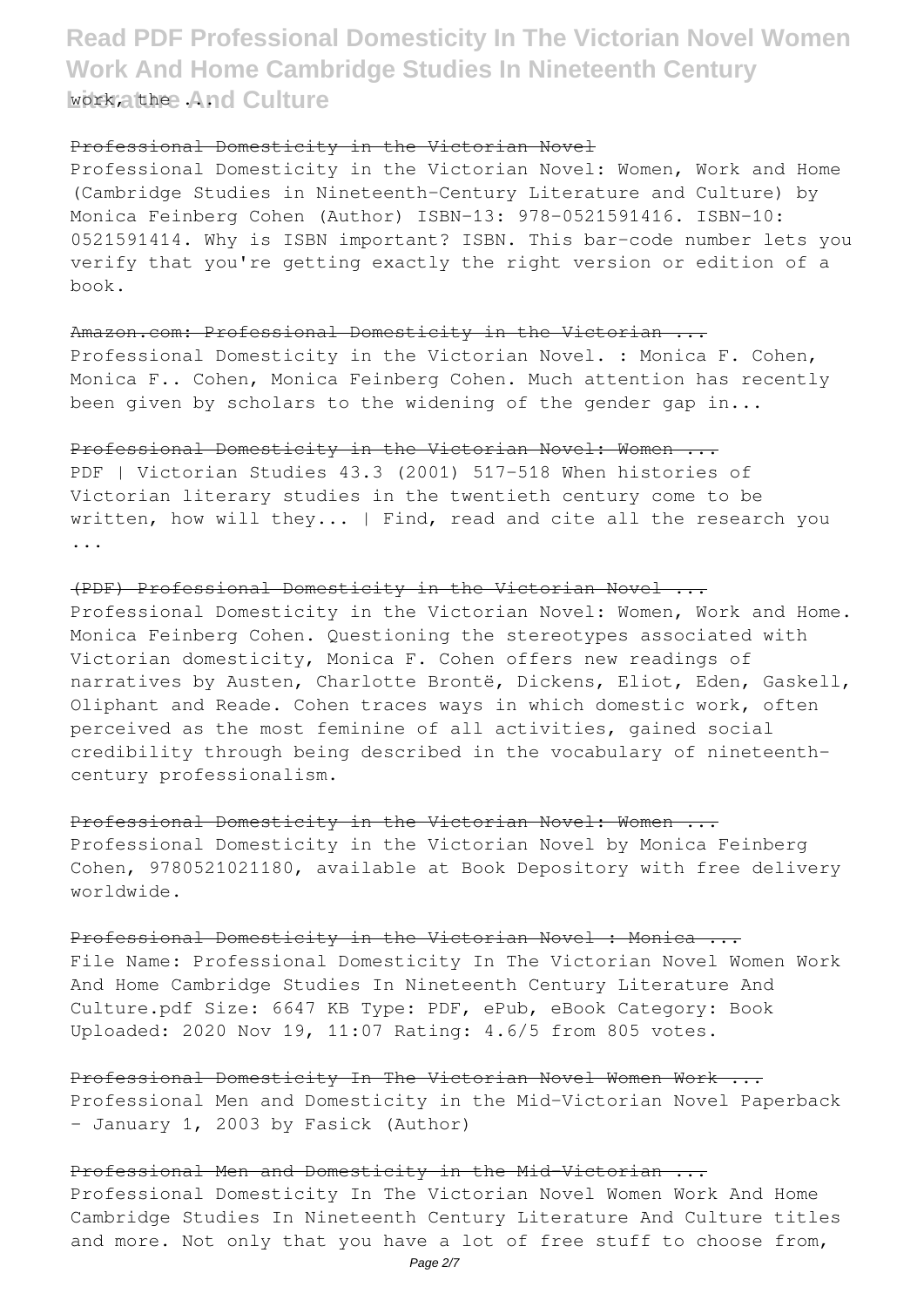but the eBooks can be read on most of the reading platforms like, eReaders. Kindle, iPads, and Nooks. Professional Domesticity In The ...

#### Access Free Domesticity In The Professional

Professional Domesticity in the Victorian Novel: Women, Work and Home: 14 (Cambridge Studies in Nineteenth-Century Literature and Culture, Series Number 14) Hardcover – 5 Feb. 1998. by Monica Feinberg Cohen (Author) 5.0 out of 5 stars 1 rating. See all formats and editions. Hide other formats and editions.

### Professional Domesticity in the Victorian Novel: Women ...

Victoria became an icon of late-19th-century middle-class femininity and domesticity. ' The Victorian era, 1837-1901, is characterised as the domestic age par excellence, epitomised by Queen Victoria, who came to represent a kind of femininity which was centred on the family, motherhood and respectability.

### Ideals of Womanhood in Victorian Britain

In the early twentieth century, modern society still remains the domesticity and morality inherited from Victorian age. Thus, female roles in the fiction of both Charlotte Brontë and Virginia Woolf inevitably follow the conventions of the idea of marriage.

### Female Social Roles In Victorian Literature

Biography. B.A., Yale (1987); Ph.D., Columbia (1994). Monica Feinberg Cohen specializes in British narrative of the long nineteenth century and the nineteenth-century European novel. Her first book, Professional Domesticity in the Victorian Novel: Women, Work and Home (Cambridge UP) places Victorian domestic ideology in the context of Great Britain's emerging professional culture.

## Monica Cohen | The Department of English and Comparative ...

The subject of Victorian Domesticity is family life in America. The life and works of Louisa May Alcott served as the vehicle for exploring and analyzing this subject.

#### Project MUSE - Victorian Domesticity

Victorian space has likewise caught the attention of literary critics in studies such as Monica Cohen's Professional Domesticity in the Victorian Novel (1998) and Karen Chase and Michael Levenson's The Spectacle of Intimacy (2000), both of which show how domestic spaces affect Victorian fiction and Victorian life. These analyses reflect a ...

### Review of Andrea Kaston Tange's ... Victorian Web

Her first book, Professional Domesticity in the Victorian Novel: Women, Work and Home (Cambridge UP) places Victorian domestic ideology in the context of Great Britain emerging professional culture. Her second book, Pirating Fiction: Ownership and Creativity in Nineteenth-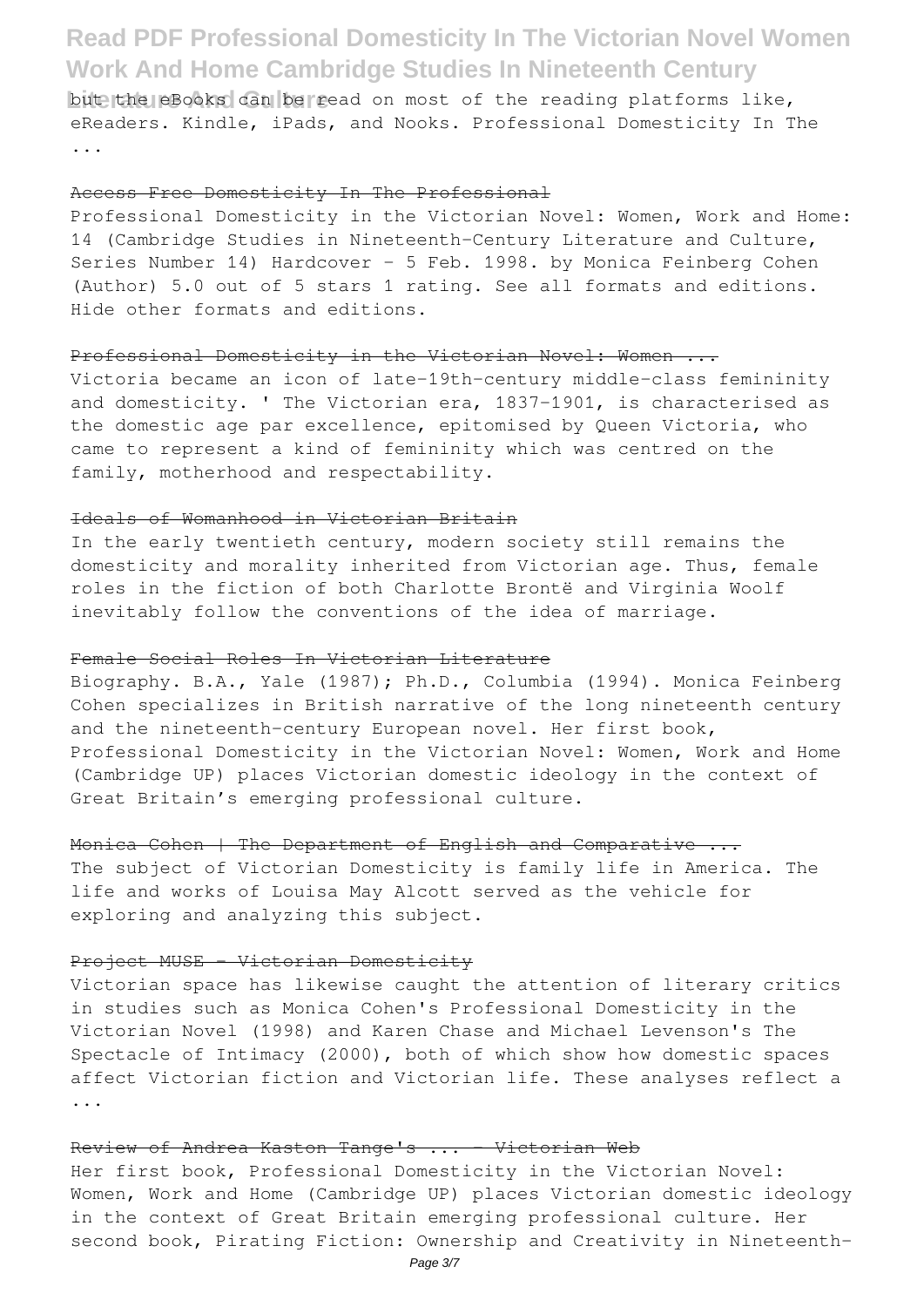**Litury Popular Culture** (University of Virginia Press) considers ...

## People | Monica F. Cohen | Justice-in-Education

Professional Domesticity in the Victorian Novel: Women, Work and Home by Monica F. Cohen (review)

### Project MUSE - Victorian Review-Volume 25, Number 1 ...

1998, Monica F. Cohen, Professional Domesticity in the Victorian Novel: Women, Work and Home, Cambridge University Press , page 21: The next sentence, however, clarifies what Harville's employment actually is: He drew, he varnished, he carpented , he glued; he made toys for the children, he fashioned new netting-needles and pins with ...

### carpent - Wiktionary

Throughout the Victorian Era views on men, marriage, and domesticity slowly but surely shifted from a rather traditional, often biblically charged practice to one of optimism and empowerment for the woman.

Questioning the stereotypes associated with Victorian domesticity, Monica F. Cohen offers new readings of narratives by Austen, Charlotte Brontë, Dickens, Eliot, Eden, Gaskell, Oliphant and Reade. Cohen traces ways in which domestic work, often perceived as the most feminine of all activities, gained social credibility through being described in the vocabulary of nineteenth-century professionalism. She shows how women sought identity and privilege within Victorian culture, and revises our understanding of nineteenth-century domestic ideology.

Examines the ethos of intellectual work for men in a set of novels strongly influenced by Thomas Carlyle, the Victorian Age's prime proponent of work. It questions the tradition of regarding the 19th century as a time when a stern work flourished in opposition to values of domesticity and nurture.

Revisionary study of how domestic work gained social credibility through the language of professionalism.

Addressing the significance of the pet in the Victorian period, this book examines the role played by the domestic pet in delineating relations for each member of the "natural" family home. Flegel explores the pet in relation to the couple at the head of the house, to the children who make up the family's dependents, and to the common familial "outcasts" who populate Victorian literature and culture: the orphan, the spinster, the bachelor, and the same-sex couple. Drawing upon both animal studies and queer theory, this study stresses the importance of the domestic pet in elucidating normative sexuality and (re)productivity within the familial home, and reveals how the family pet operates as a means of identifying aberrant, failed, or perverse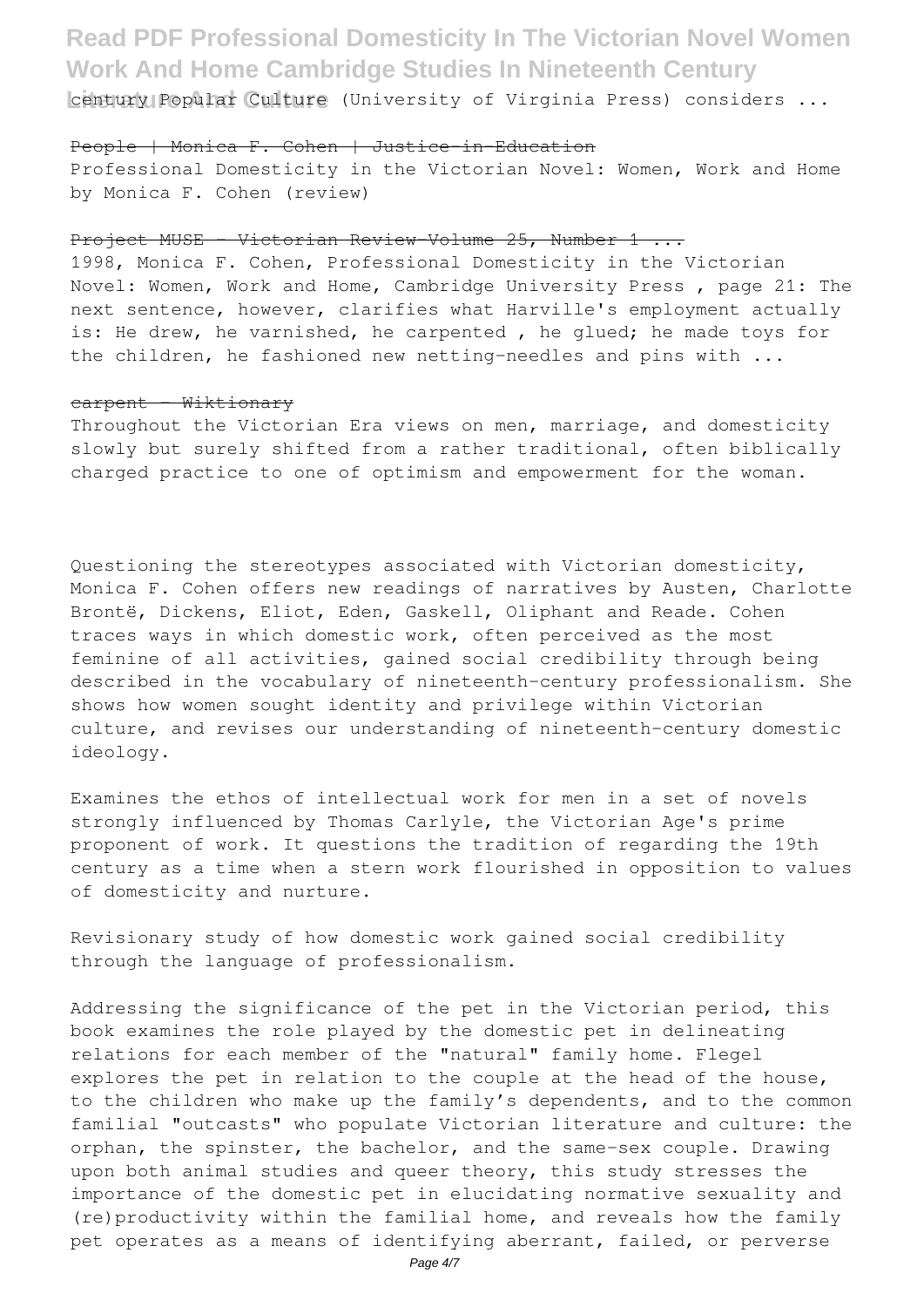**Liamilial and cender performances. The family pet, that is, was an** important signifier in Victorian familial ideology of the individual family unit's ability to support or threaten the health and morality of the nation in the Victorian period. Texts by authors such as Clara Balfour, Juliana Horatia Ewing, E. Burrows, Bessie Rayner Parkes, Anne Brontë, George Eliot, Frederick Marryat, and Charles Dickens speak to the centrality of the domestic pet to negotiations of gender, power, and sexuality within the home that both reify and challenge the imaginary structure known as the natural family in the Victorian period. This book highlights the possibilities for a familial elsewhere outside of normative and restrictive models of heterosexuality, reproduction, and the natural family, and will be of interest to those studying Victorian literature and culture, animal studies, queer studies, and beyond.

The late Victorian period brought a radical change in cultural attitudes toward middle-class women and work. Anxiety over the growing disproportion between women and men in the population, combined with an awakening desire among young women for personal and financial freedom, led progressive thinkers to advocate for increased employment opportunities. The major stumbling block was the persistent conviction that middle-class women - "ladies" - could not work without relinquishing their social status. Through media reports, public lectures, and fictional portrayals of working women, From Spinster to Career Woman traces advocates' efforts to alter cultural perceptions of women, work, class, and the ideals of womanhood. Focusing on the archetypal figures of the hospital nurse and the typewriter, Arlene Young analyzes the strategies used to transform a job perceived as menial into a respected profession and to represent office work as progressive employment for educated women. This book goes beyond a standard examination of historical, social, and political realities, delving into the intense human elements of a cultural shift and the hopes and fears of young women seeking independence. Providing new insights into the Victorian period, From Spinster to Career Woman captures the voices of ordinary women caught up in the frustrations and excitements of a new era.

Seriality and Domesticity examines how domestic serials and family literary magazines both reinforced and reshaped domesticity. As a commodity that circulated within the home, family literary magazines had to engage and to appease whole families of readers, men and women, husbands and wives, brothers and sisters, parents and children. Domestic serials were a key component of these magazines appeal to the family. As a space for intellectual debate and education, however, family literary magazines were able to subtly re-view and revise domesticity. I argue that these magazines complicate domestic ideology by espousing a professional, urban sensibility in their shaping of womens and mens roles. Consequently, these magazines and the serials within them grapple with the social changes of the latter half of the nineteenth century, advocating for a domesticity radically different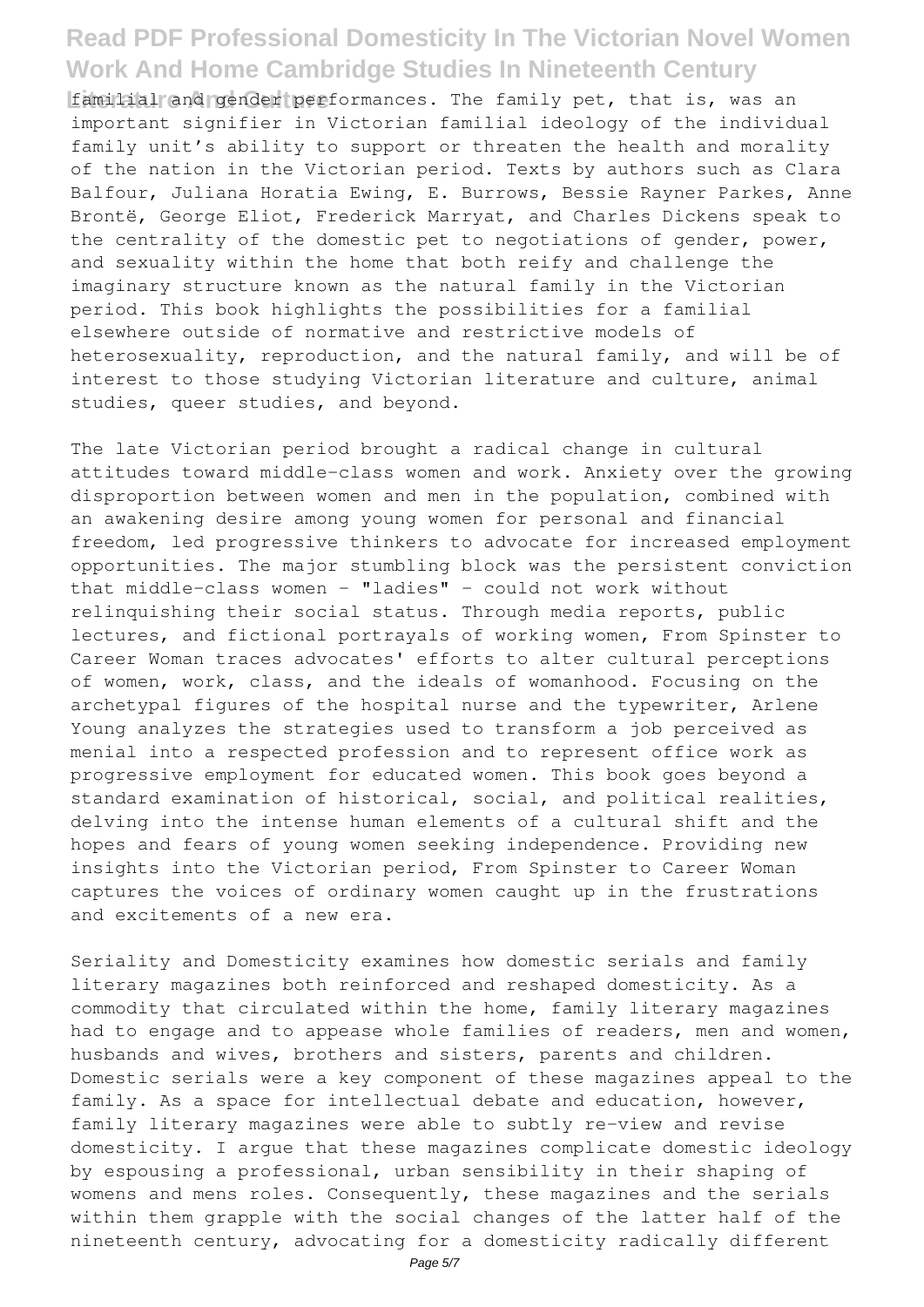**Litem the myth of separate spheres ideology that informed analysis of** the Victorian period so long. Crucially, these texts define masculine and feminine roles within the home, a shaping of domesticity often overlooked in periodical scholarship. Specifically, my project looks at how four domestic serialsElizabeth Gaskells Wives and Daughters, serialized in the Cornhill from August 1864 to January 1866 with illustrations by George Du Maurier; Margaret Oliphants The Story of Valentine and His Brother, serialized in Blackwoods Edinburgh Magazine from January 1874 to February 1875; Thomas Hardys The Woodlanders, serialized in Macmillans Monthly Magazine from May 1886 to April 1887; and Oscar Wildes The Picture of Dorian Gray, published in one installment in the July 1890 issue of Lippincotts Monthly Magazineengage in or disrupt domestic discourse in the family literary magazine. I situate each of these domestic serials as part of a larger, on-going conversation about class and gender identity that occurs within and between periodicals. I also focus on these four texts and these four magazines as a means.

Takes readers through daily life in a Victorian house on a room-byroom basis, providing detailed descriptions of each area's furnishings and decorations while recounting events that may have transpired in the parlor, master bedroom, scullery, sickroom, and more. By the author of A Circle of Sisters.

If nineteenth-century Britain witnessed the rise of medical professionalism, it also witnessed rampant quackery. It is tempting to categorize historical practices as either orthodox or quack, but what did these terms really signify in medical and public circles at the time? How did they develop and evolve? What do they tell us about actual medical practices? Doctoring the Novel explores the ways in which language constructs and stabilizes these slippery terms by examining medical quackery and orthodoxy in works such as Mary Shelley's Frankenstein, Charles Dickens's Bleak House and Little Dorrit, Charlotte Brontë's Villette, Wilkie Collins's Armadale, and Arthur Conan Doyle's Stark Munro Letters. Contextualized in both medical and popular publishing, literary analysis reveals that even supposedly medico-scientific concepts such as orthodoxy and quackery evolve not in elite laboratories and bourgeois medical societies but in the rough-and-tumble of the public sphere, a view that acknowledges the considerable, and often underrated, influence of language on medical practices.

Modernism and the Architecture of Private Life offers a bold new assessment of the role of the domestic sphere in modernist literature, architecture, and design. Elegantly synthesizing modernist literature with architectural plans, room designs, and decorative art, Victoria Rosner's work explores the collaborations among modern British writers, interior designers, and architects in redefining the form, function, and meaning of middle-class private life. Drawing on a host of previously unexamined archival sources and works by figures such as